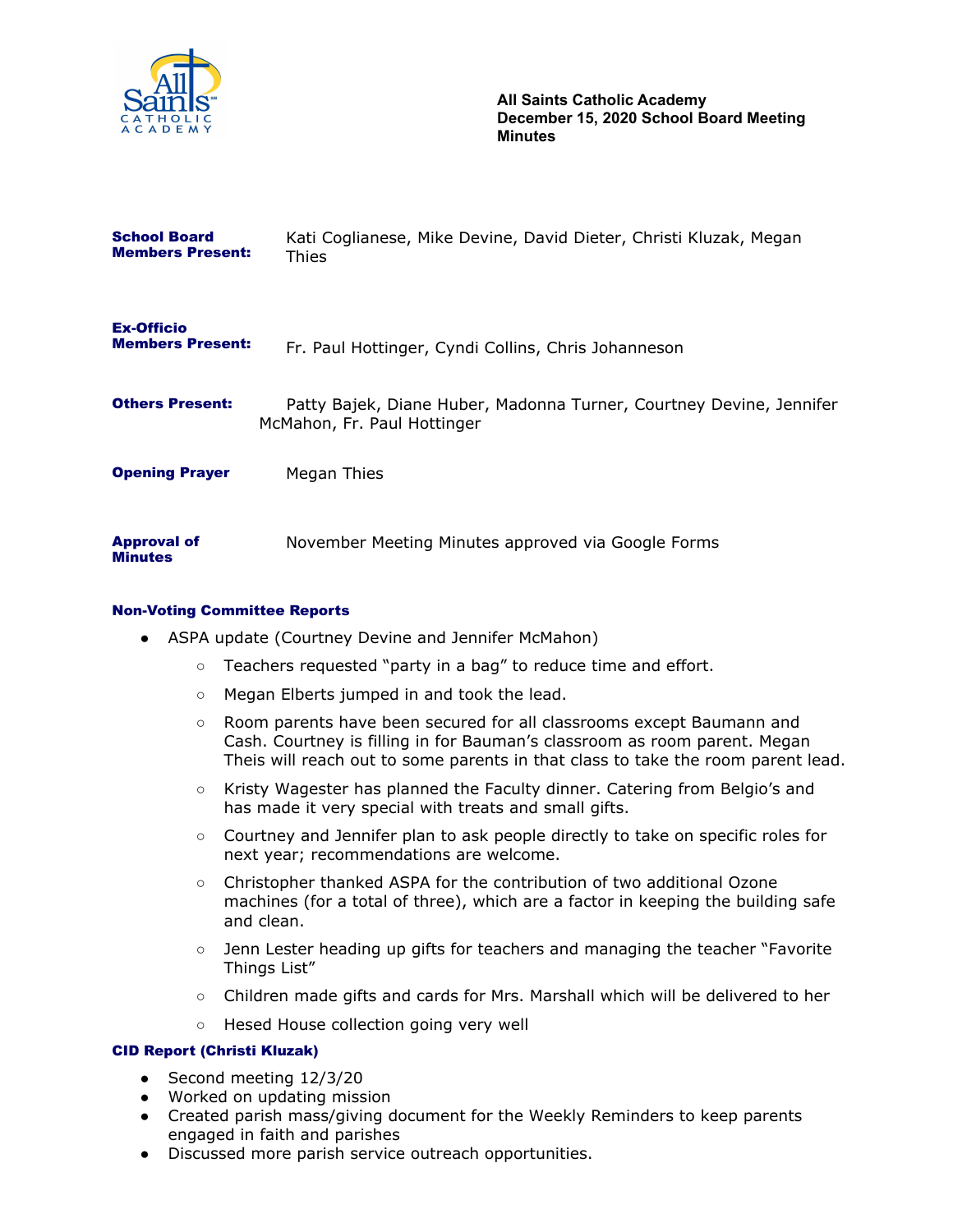

### Facilities Report (Diane Huber)

- Christopher and Diane presented reforecast of the budget. Original forecast at 406 students had a \$27,000 deficit. Reforecast at 415 students.
- Over \$100,000 in expenses related to handling covid affected the bottomline. Expenses fell in multiple areas: janitorial, cafeteria, cleaning supplies, etc.
- Reforcast shows \$135,201 deficit.
- Question was asked regarding Ozone cleaners. Diane explained each cleans an area of 3,500sq.ft.. The two machines cost \$2,300 in total. Machines are used on a rotating schedule every night to clean locker bays, classrooms, any space that needs cleaning. Machines work on a UV light technology. Only used when no one is around.
- PPP fund forgiveness question raised. "Forgiveness" paperwork was submitted November 19. BMO Bank will conduct a 60 day intensive review to determine forgiveness. They will bring questions if they have any but currently looks positive.
- All PPP funds (\$408,000) were used in the spring for salaries and benefits.
- Boosterthon funds were not all reflected in reforecast. \$18,000 goal amount was included, \$12,000 surplus was not.
- Finance will absorb the Facilities committee and become "Finance and Operations".
- Committee approved \$250 Enrollment Fee non-refundable and will be processed through FACTS in January. In addition to the Enrollment Fee, a \$250 Tuition Fee was approved - non-refundable and will offset first tuition payment. Provides penalty for late withdrawals. It will be paid through FACTS in mid-April by all registered families.

## Marketing Report (Megan Thies)

- "Be the Light" Campaign is underway. Students have been given small battery operated votives and decorated paper candles to put in their windows at home.
- Each month marketing will do a "Be the Light" project:
- December: Partnered with Pancake Cafe to provide treats to Edward Hospital ER staff. Pancake Cafe provided treats at their expense, ASCA wrapped and delivered them. Staff were very grateful.
- January: Students will be making cards for ICU workers
- February: Outreach to St. Patrick's Nursing Home for staff and residents.
- Open House: Will be a virtual open house this year in an effort to keep our "bubble" safe for students and staff.
- Will create pre-recorded videos in classrooms, with teachers, "a day in the life"
- Website will be up to date with all materials
- Already finding a lot of families have moved past an informational phase to a "ready to register" step.
- Doing a follow up with any former ASCA families who withdrew due to covid issues to see if they would like to return in the fall.
- Putting a kit together with a registration packet, flash drive of videos, and hand sanitizer.
- Looking into more social media marketing and possibly Facebook ads.
- Reaching out to existing families to educate on the referral program.
- Want to share the quality and warmth of the community with all interested families.
- Looking into Zoom Panel discussion moderated by Patty and Margie with questions answered by teachers.
- Suggestion was raised that existing students write welcome letters to new students.
- Other schools are approaching their open houses with caution as well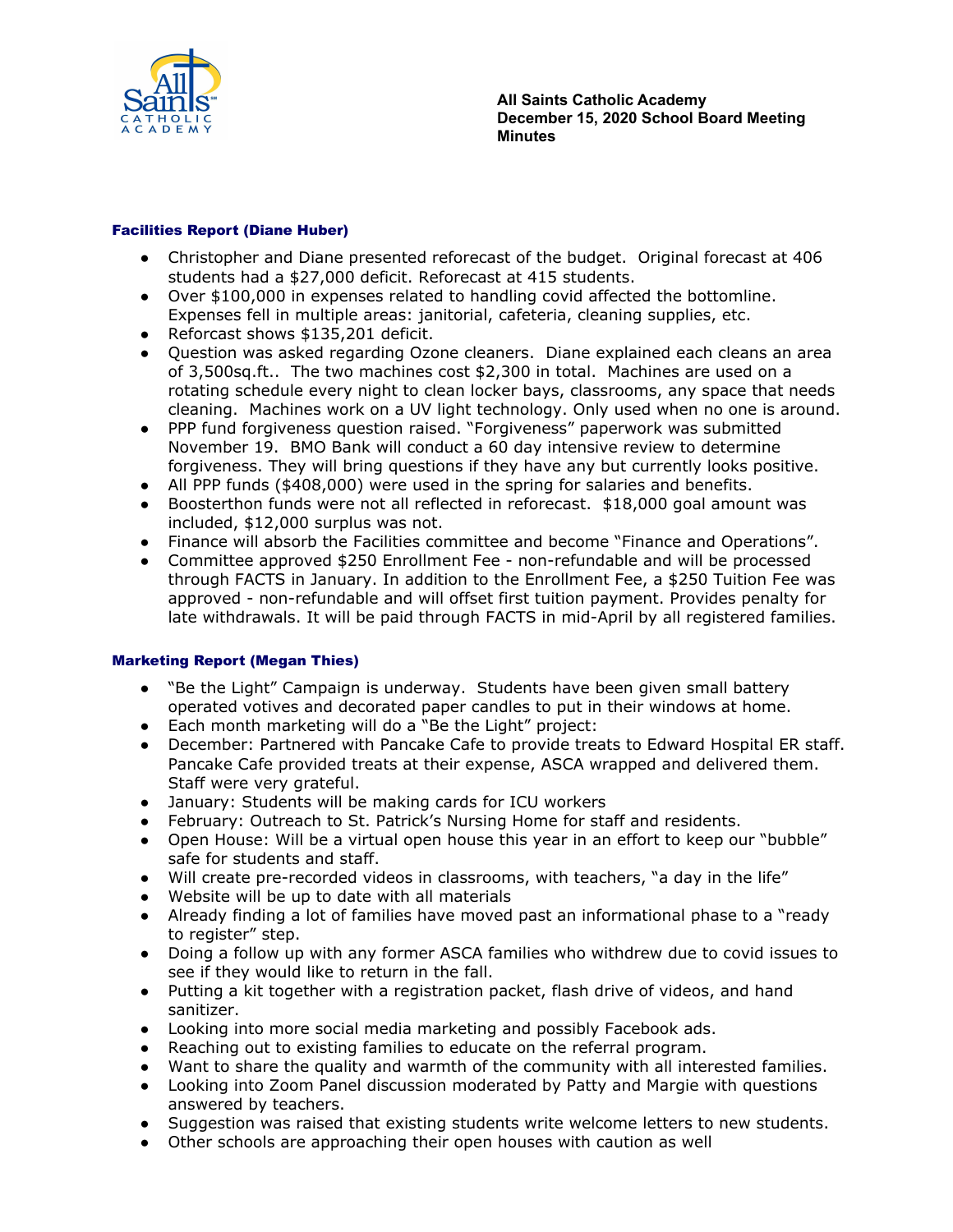

#### **All Saints Catholic Academy December 15, 2020 School Board Meeting Minutes**

- Only 5 students (total of 3 families) have given written notice that they will not be returning.
- 22 new students (siblings) have registered for next year; 14 of those are new families as of this year.

## Pastor Report (Fr. Paul)

● No report

## Principal Report (Cyndi Collins)

- Absolutely thrilled and feels very welcome.
- Will keep "balls in the air" for Margie.
- Will give her some space with less communication once babies are born.
- MLK Day will look different but still impactful. No kids at the school that day but opportunities being planned.

#### Agenda Items

- Enrollment Update (Patty Bajek):
	- 415 students (has not changed since the last report)
	- $\circ$  3 families who are not returning: 1 relocating, 1- appears to be moving kids to the Catholic school one of the parents works at (needed full day pre-school), 1 - thought there was too much fundraising
	- New Family Survey generally very happy, areas mentioned we could do better:
		- lunch program could be better for kids with allergies (gluten)
		- need better playground
		- need to simplify the various tech platforms
		- FFO needs better explanation
		- need more Jr. High electives
		- less homework
	- Board members commented on their calls with lots of positive responses.
	- $\circ$  36 responses received so far from the new family survey all very positive
	- Annual Appeal over 4,000 letters went out Dec. 7, already receiving responses, will have more info next meeting, layout was praised.

#### DDA - SSVC

- Logo has been created; will be a trivia themed event.
- Communication kicked off today; plan to contact all new families to discuss DDA
- Kati would like a list of those families we discussed DDA with so they do not call those who already know about it.
- Looking for a Tuition Raffle sponsor. It was suggested DDA reach out to last year's donor.